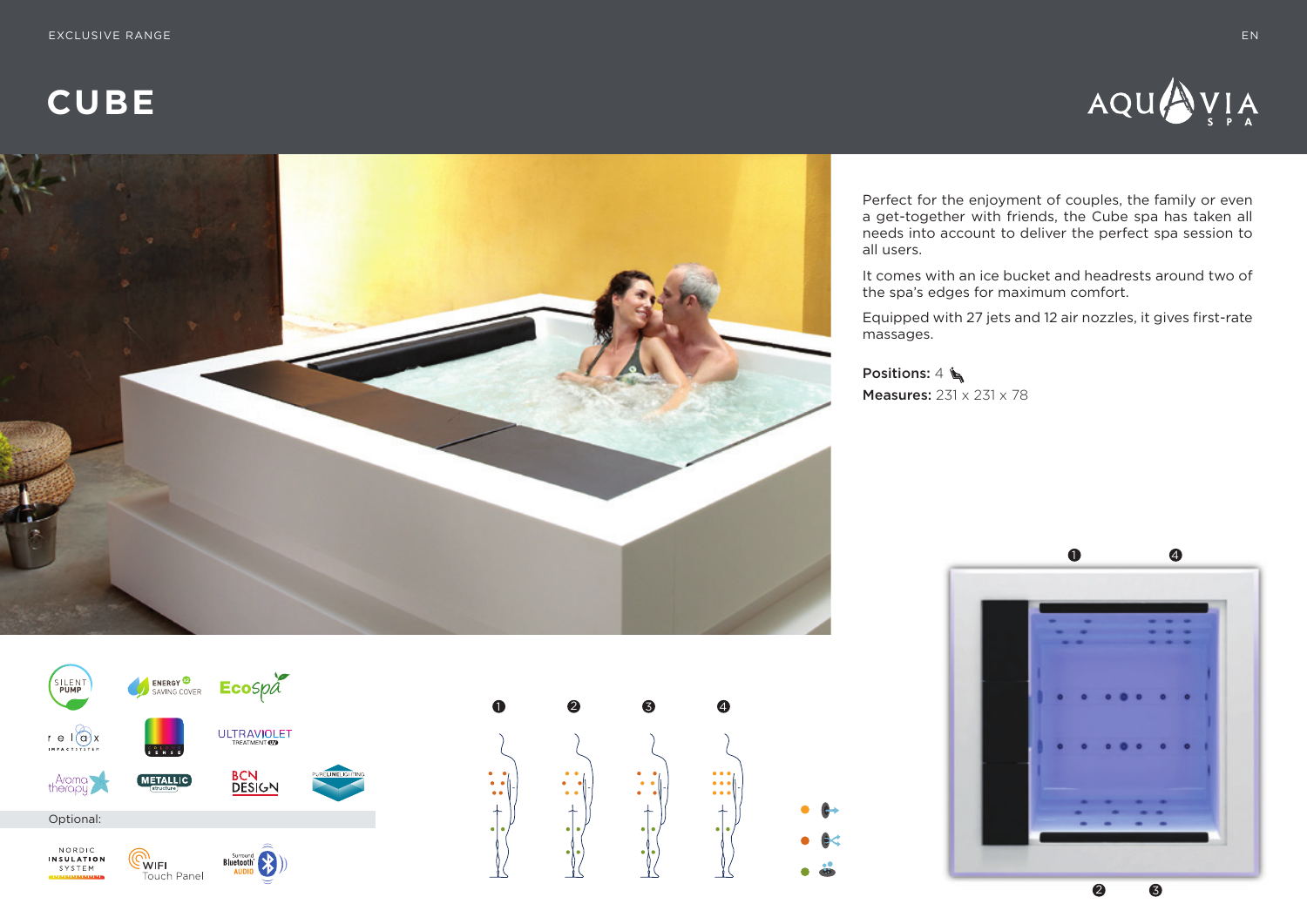# **Technical specifications**

|                            | ref: 56541                 |
|----------------------------|----------------------------|
| Measures ( ±2cm)           | $231 \times 231 \times 78$ |
| Positions (seats/loungers) | $4(4/-)$                   |
| Water capacity (I)         | 975                        |
| Weight (empty/full) (kg)   | 450 / 1.425                |

| Cabinet coating | Solid Surface / Graphite / Thunder / Walnut |
|-----------------|---------------------------------------------|
| Without cabinet | Optional                                    |
| Acrylic colours | 44/27/59/18/64                              |
|                 |                                             |

| <b>FEATURES</b>                     |                |
|-------------------------------------|----------------|
| <b>Total Massage Points</b>         | 39             |
| <b>High Pressure Micro-Massage</b>  | 15             |
| <b>Circular Anti-Stress Massage</b> | 12             |
| <b>Relax Impact System Nozzles</b>  | 12             |
| <b>Stainless Steel Nozzles</b>      |                |
| <b>Headrests</b>                    | $\overline{2}$ |
| <b>Digital Control Panel</b>        | ٠              |
| <b>Ultraviolet Treatment</b>        |                |
| <b>Galvanised Metal Structure</b>   | $\bullet$      |
| <b>ABS Base</b>                     | ٠              |
| <b>Energy Saving Cover</b>          |                |
| EcoSpa                              | ٠              |
| Nordic Insulation System            | Optional       |

| <b>FINISHES</b>                 |                                 |
|---------------------------------|---------------------------------|
| Colour Sense                    | 5 LED + illuminated accessories |
| Pure Line Lighting              |                                 |
| <b>Bluetooth Surround Sound</b> | Optional                        |
| <b>Woodermax Cabinet</b>        |                                 |
| Design Line                     |                                 |
| Aromatherapy                    | ٠                               |
| Programmable WiFi Touch Panel   | Optional                        |
| <b>Flexible Massage</b>         |                                 |
|                                 |                                 |

| MASSAGE PUMPS     |                    |
|-------------------|--------------------|
| Water Massage     | 1.800 W $/$ 2.5 HP |
| Relax Impact Pump | 1150 W             |

| FILTRATION AND HEATING                     |                   |
|--------------------------------------------|-------------------|
| Recirculation pump                         | 250 W             |
| Water heater                               | 3.000 W           |
| Type of filter                             | Cartridge         |
|                                            |                   |
| POWER SUPPLY                               |                   |
| Power requirement LOW AMP (W)/(A) to 230 V | 3.400 W / 14,8 A  |
| Voltage                                    | 230 V / 400 V III |

### Shell finishes

#### **Acrylic colors**





18 Sand

64 Pearl Shadow





Walnut





*WALNUT step (or GRAPHITE model)*



*Aromatherapy kit refills*



*Water care*

EN

According to our policy of constant evolution, we reserve the right to modify the specifications in part or in whole without forewarning.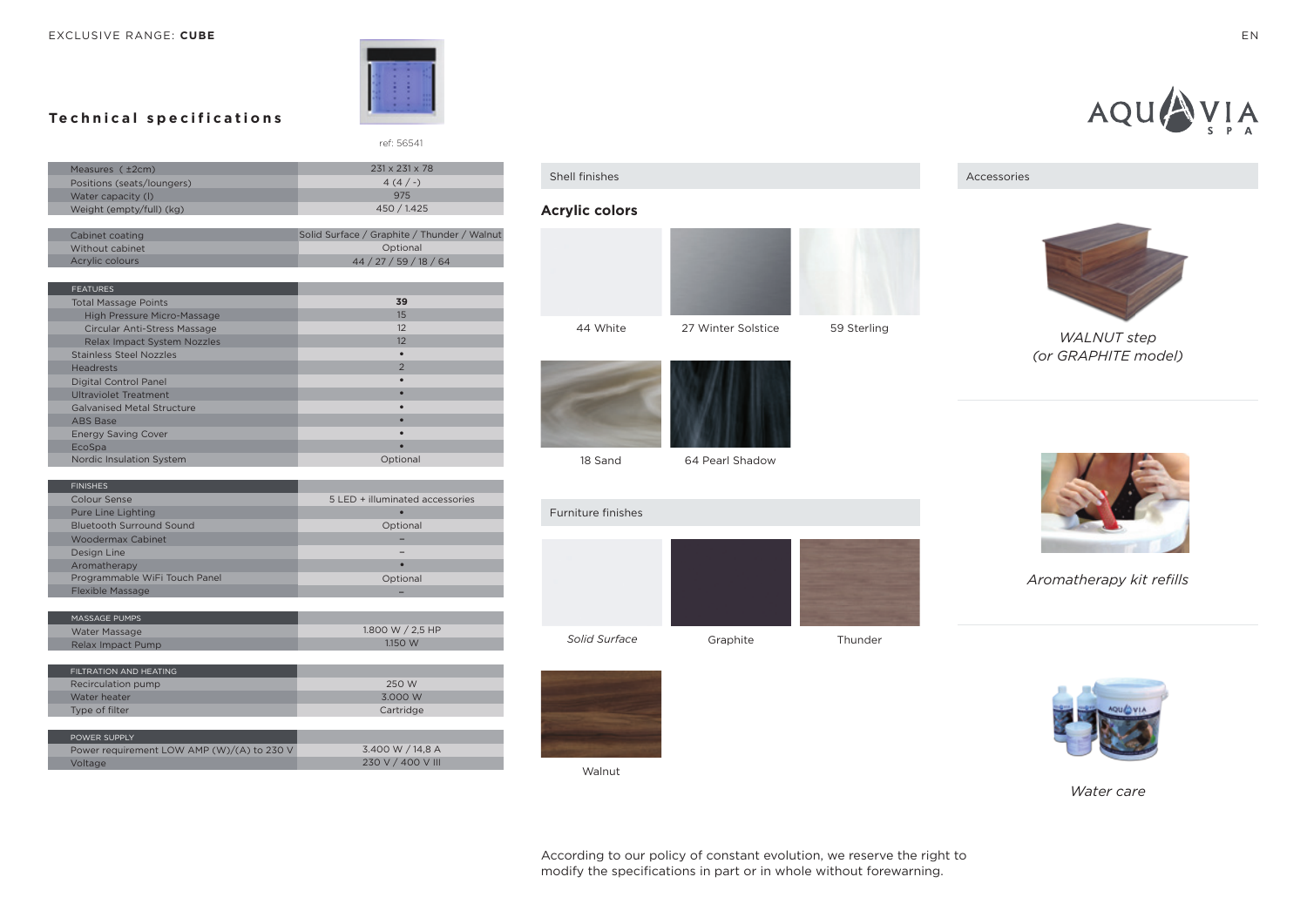**CUBE**





Parfaitement adapté pour en profiter pleinement en couple, en famille ou lors d'une réunion entre amis, le spa Cube a tenu compte de tous les besoins afin de pouvoir offrir une séance de spa parfaite.

Il inclut un seau à glaçons et des appuis-tête des deux côtés du spa pour un confort maximal.

Équipé de 27 jets et 12 buses soufflantes, il procure un massage de choix.

Positions: 4 **Dimensions:**  $231 \times 231 \times 78$ 





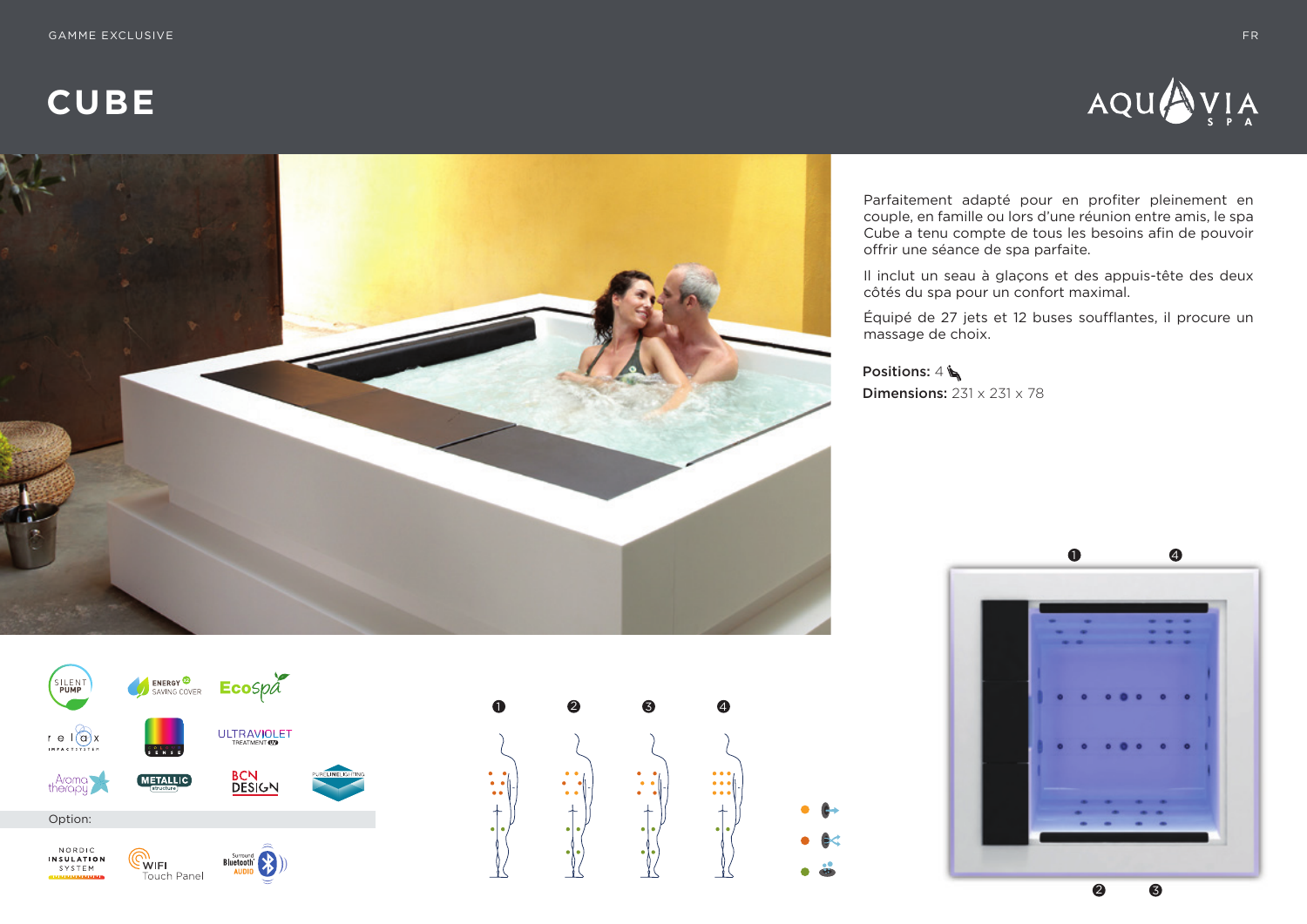

ref: 56541

# **Caractéristiques techniques**

| Dimensions ( ±2cm)                  | 231 x 231 x 78                             |
|-------------------------------------|--------------------------------------------|
| Positions (assises / allongées)     | $4(4/-)$                                   |
| Volume Eau (I)                      | 975                                        |
| Poids (vide/plein) (kg)             | 450 / 1.425                                |
|                                     |                                            |
| Type de Revêtement Meuble Extérieur | Solid Surface/Graphite/Chêne blanchi/Noyer |
| Sans habillage                      | Option                                     |
| <b>Couleurs Acryliques</b>          | 44 / 27 / 59 / 18 / 64                     |
|                                     |                                            |
| <b>PRESTATIONS</b>                  |                                            |
| <b>Total Points de Massage</b>      | 39                                         |
| Micro Massage Localisé Pressions    | 15                                         |
| Massage Rotatif Anti-tension        | 12                                         |
| <b>Buses Relax Impact System</b>    | 12                                         |
| Jets/Buses Inoxydable               |                                            |
| Appuie-tête                         | $\overline{2}$                             |
| Panneau de Commande Numérique       |                                            |
| Ultraviolet Treatment UV            |                                            |
| Structure Métal Galvanisé           |                                            |
| Base ABS                            |                                            |
| <b>Energy Saving Cover</b>          |                                            |
| EcoSpa                              |                                            |
| Nordic Insulation System            | Option                                     |
|                                     |                                            |

| <b>DIVERTISSEMENT</b>         |                              |
|-------------------------------|------------------------------|
| Colour Sense                  | 5 LED + Accessoires éclairés |
| Pure Line Lighting            |                              |
| Surround Bluetooth Audio      | Option                       |
| Mueble Woodermax              |                              |
| Design Line                   |                              |
| Aromatherapy                  | $\bullet$                    |
| Touch Panel Programmable Wifi | Option                       |
| <b>Flexible Massage</b>       |                              |
|                               |                              |

| POMPE DE MASSAGE  |                  |
|-------------------|------------------|
| Massage d'eau     | 1,800 W / 2.5 CV |
| Relax Impact Pump | 1.150 W          |

| FILTRATION ET CHAUFFAGE                 |                   |
|-----------------------------------------|-------------------|
| Pompe de recirculation                  | 250 W             |
| Chauffage d'eau                         | 3.000 W           |
| Type de filtre                          | Cartouche         |
|                                         |                   |
| COURANT ÉLECTRIQUE                      |                   |
| Puissance maximale LOW AMP (W)/(A)230 V | 3.400 W / 14.8 A  |
| Tension                                 | 230 V / 400 V III |









18 Sand

Matériel des Spas

64 Pearl Shadow





Noyer







*Kit Rechange Aromathérapie*



*Kit de désinfection*

Dans le cadre de notre politique d'améliorations constantes, nous nous réservons le droit de modifier/d'amender nos spécifications n'importe quand et sans aucun préavis.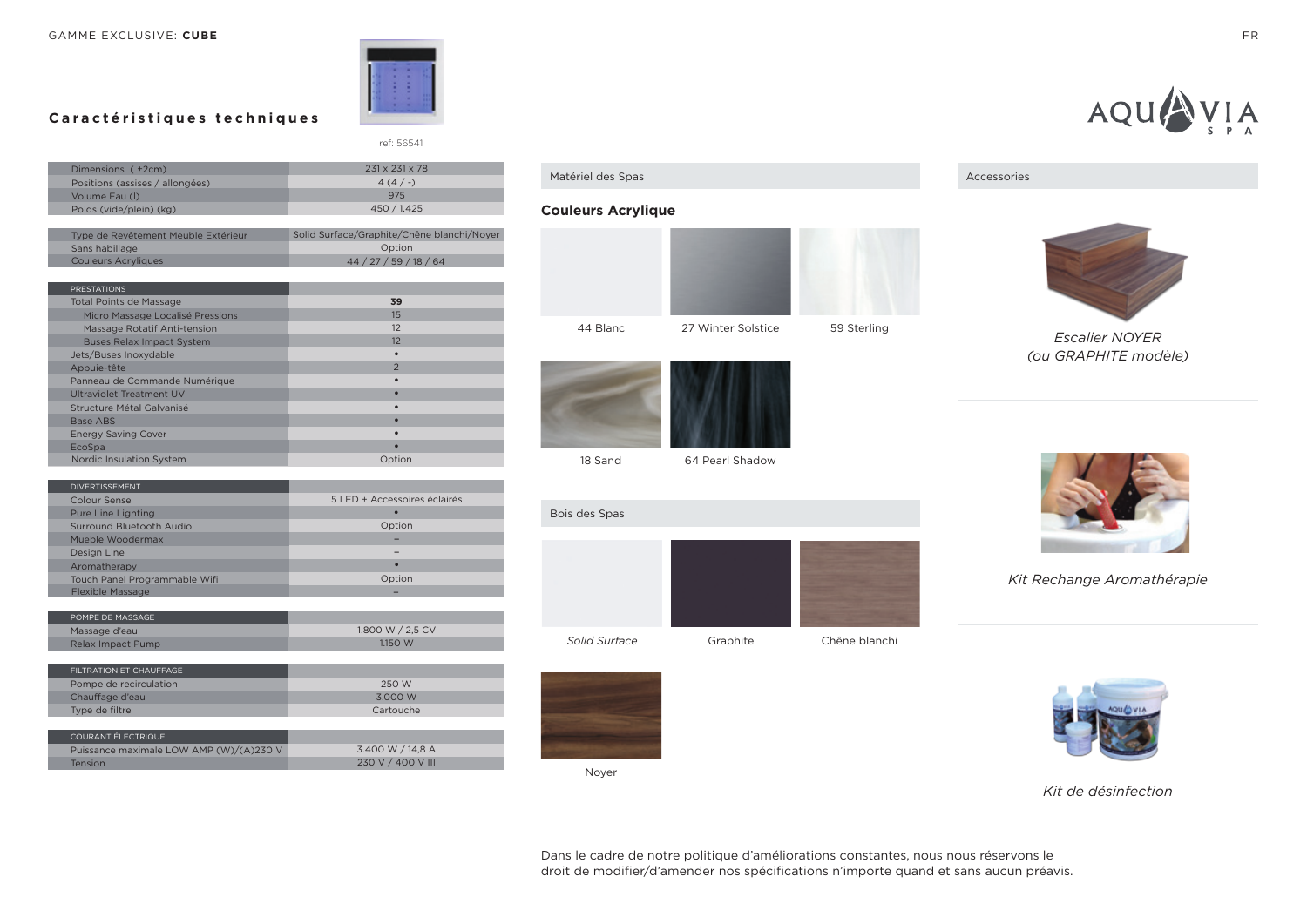**CUBE**





Der Spa Cube erfüllt alle Anforderungen, um Ihnen, Ihrem Partner, der Familie und selbst dem Freundeskreis eine perfekte Spa-Sitzung zu bieten.

Ein Eiskübel und Kopfstützen auf beiden Seiten des Spas bieten maximalen Komfort.

Ausgestattet mit 27 Jets und 12 Luftinjektoren für eine selektive Massage.

Positionen: 4 Dimensionen: 231 x 231 x 78





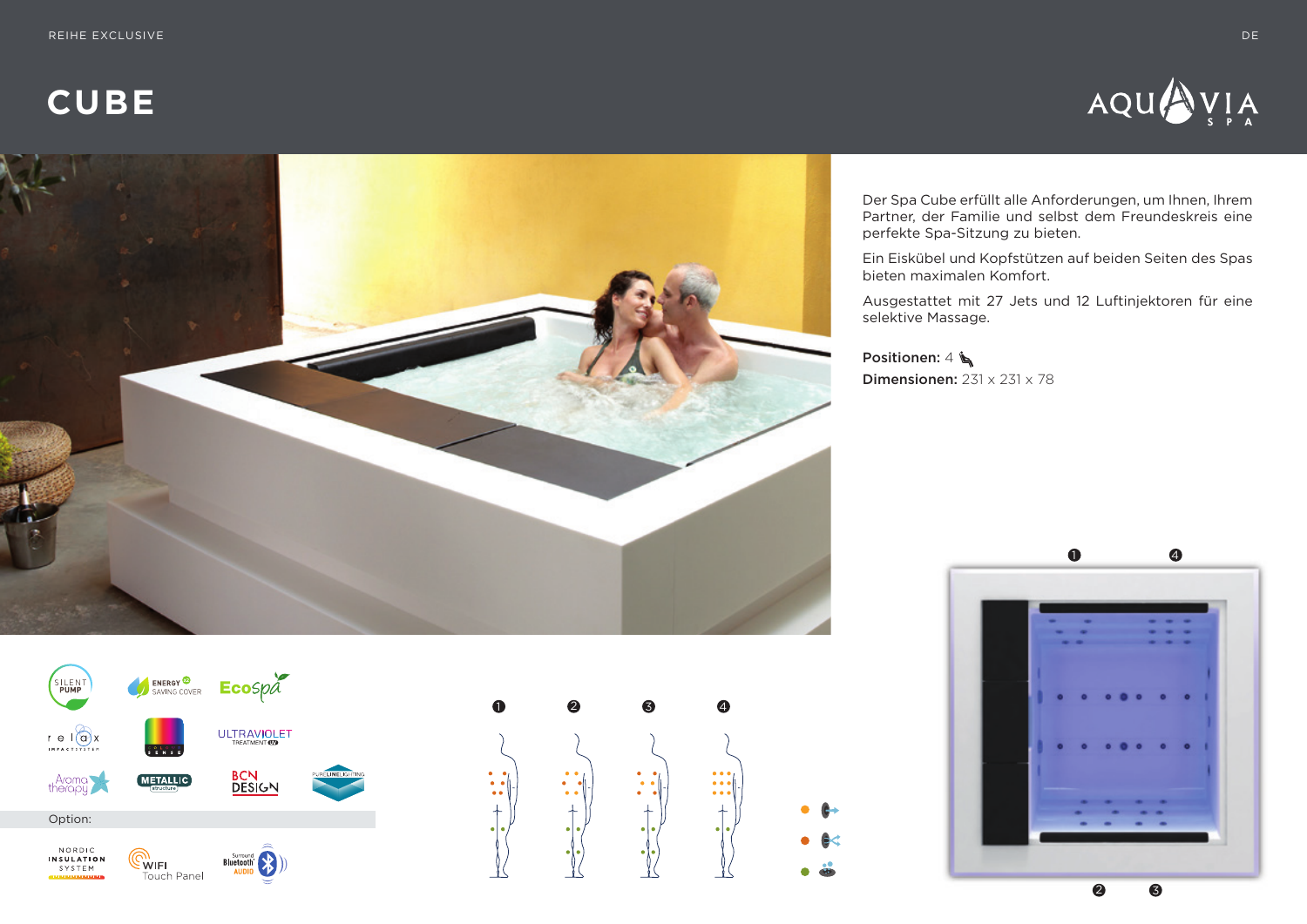REIHE EXCLUSIVE: **CUBE**

**Ausstattung**



ref: 56541

| Dimensionen ( ±2cm)                | 231 x 231 x 78                         |
|------------------------------------|----------------------------------------|
| Positionen (Sitze/Liege)           | $4(4/-)$                               |
| Wasservolumen (I)                  | 975                                    |
| Gewicht (leer/befüllt) (kg)        | 450 / 1.425                            |
|                                    |                                        |
| Verkleidungstyp Außenrahmen        | Solid Surface/Graphit/Thunder/Nussbaum |
| Metallrahmen                       | Option                                 |
| Acrylfarben                        | 44 / 27 / 59 / 18 / 64                 |
| LEISTUNGEN                         |                                        |
| Massagepunkte gesamt               | 39                                     |
| Örtliche Druck-Mikromassage        | 15                                     |
| Kreisende spannungslösende Massage | 12                                     |
| Düsen Relax Impact System          | 12                                     |
| Düsen Edelstahl                    | $\bullet$                              |
| Kopfstützen                        | $\overline{2}$                         |
| Digitales Bedienfeld               |                                        |
| <b>Ultraviolet Treatment UV</b>    |                                        |
| Verzinkter Metallrahmen            |                                        |
| ABS-Platte                         | ٠                                      |
| Themoabdeckung                     |                                        |
| EcoSpa                             | ٠                                      |
| Nordic Insulation System           | Option                                 |
| <b>UNTERHALTUNG</b>                |                                        |
| <b>Colour Sense</b>                | 5 LED + Beleuchtungszubehör            |
| <b>Pure Line Lighting</b>          |                                        |
| Surround Bluetooth Audio           | Option                                 |
| Woodermax Verkleidung              |                                        |
| Design Line                        |                                        |
| Aromatherapie                      | $\bullet$                              |
| Programmierbares Touch Panel Wifi  | Option                                 |
| <b>Flexible Massage</b>            |                                        |
|                                    |                                        |
| MASSAGEPUMPEN                      |                                        |
| Wassermassage / Jetpumpe           | 1.800 W / 2,5 HP                       |
| Relax Impact Pump / Gebläse        | 1.150 W                                |
| FILTER UND HEIZUNG                 |                                        |
| Silent Pump / Umwälzpumpe          | 250 W                                  |
| Wassererhitzer                     | 3.000 W                                |
| Filtertvp                          | Kartuschenfilter                       |

| FLEKTRISCHE SPANNUNG                             |                   |
|--------------------------------------------------|-------------------|
| Leistung Option niedrige Stromstärke(W)/(A)230 V | 3.400 W / 14.8 A  |
| Stromspannung                                    | 230 V / 400 V III |
|                                                  |                   |





18 Sand

64 Pearl Shadow

Verkleidungstyp Außenrahmen





Nussbaum





AQU

*Spa-Leiter NUSSBAUM (oder Woodermax GRAPHIT)*



*Kit Aromatherapie Beutel*



*Wasserpflege-Kit*

Im Rahmen unserer Bemühungen um ständige Verbesserungen behalten wir uns das Recht vor, ohne weitere Bekanntmachungen Änderungen an der Konstruktion und den technischen Daten vorzunehmen.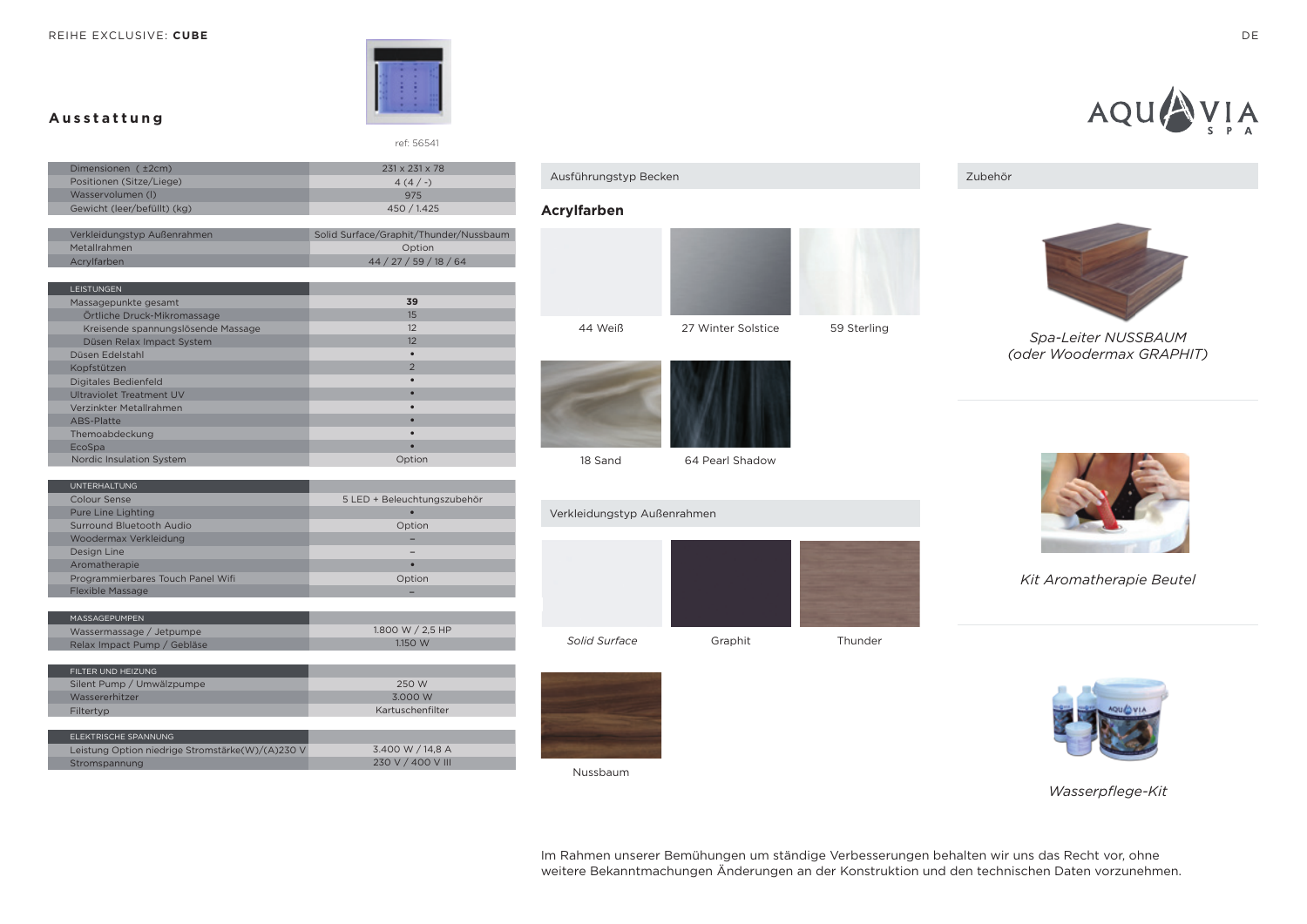**CUBE**





Perfecto para el disfrute total de la pareja, la familia o incluso una reunión de amigos, el spa Cube ha tenido en cuenta todas las necesidades para ofrecer una perfecta sesión de spa.

Incluye una cubitera y reposacabezas en ambos lados del spa, para su máximo confort.

Equipado con 27 jets y 12 inyectores de aire, realiza un selecto masaje.

Posiciones: 4 Medidas: 231 x 231 x 78





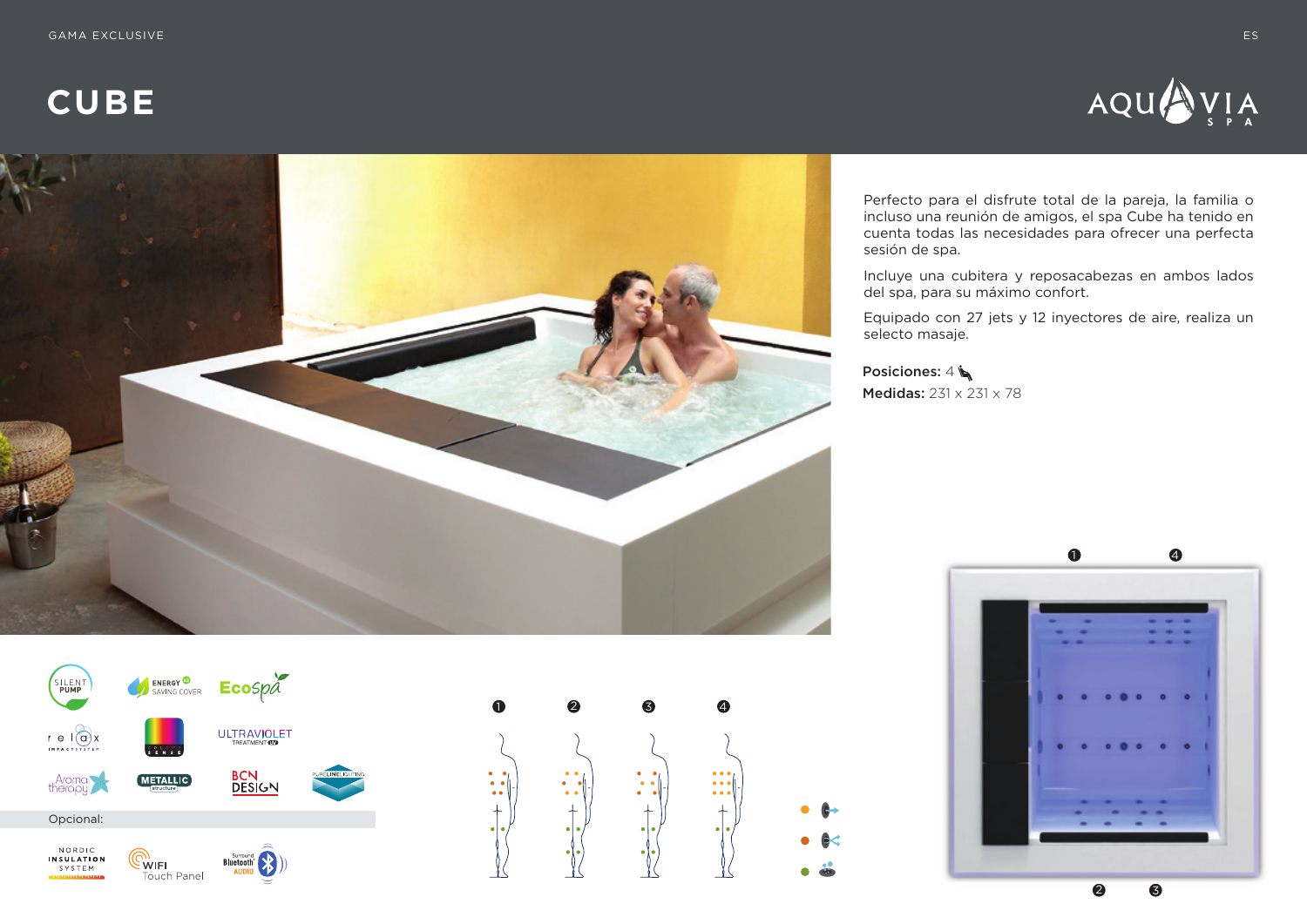GAMA EXCLUSIVE: **CUBE** ES



ref: 56541

# **Características técnicas**

| Medidas ( ±2cm)                    | $231 \times 231 \times 78$                |
|------------------------------------|-------------------------------------------|
| Posiciones (sentado / tumbado)     | $4(4/-)$                                  |
| Volumen Agua (I)                   | 975                                       |
| Peso (vacío/lleno) (kg)            | 450 / 1.425                               |
|                                    |                                           |
| Tipo Revestimiento Mueble Exterior | Solid Surface / Grafito / Thunder / Nogal |
| Sin revestimiento                  | Opcional                                  |
| <b>Colores Acrílico</b>            | 44 / 27 / 59 / 18 / 64                    |
|                                    |                                           |
| <b>PRESTACIONES</b>                |                                           |
| <b>Total Puntos de Masaje</b>      | 39                                        |
| Micro Masaje Localizado Presión    | 15                                        |
| Masaje Rotativo Antitensión        | 12                                        |
| Boquillas Relax Impact System      | 12                                        |
| Jets/Boquillas Inoxidable          | $\bullet$                                 |
| Reposacabezas                      | 2                                         |
| Panel de Control Digital           |                                           |
| Ultraviolet Treatment UV           | $\bullet$                                 |
| Estructura Metálica Galvanizada    |                                           |
| <b>Base ABS</b>                    |                                           |
| <b>Energy Saving Cover</b>         |                                           |
| EcoSpa                             |                                           |
| Nordic Insulation System           | Opcional                                  |
|                                    |                                           |
| <b>ACABADOS</b>                    |                                           |
| <b>Colour Sense</b>                | 5 LED + Accesorios iluminados             |
| Pure Line Lighting                 |                                           |
| Surround Bluetooth Audio           | Opcional                                  |

| <b>ACABADOS</b>              |                               |
|------------------------------|-------------------------------|
| Colour Sense                 | 5 LED + Accesorios iluminados |
| Pure Line Lighting           | $\bullet$                     |
| Surround Bluetooth Audio     | Opcional                      |
| Mueble Woodermax             |                               |
| Design Line                  |                               |
| Aromatherapy                 |                               |
| Touch Panel Programable Wifi | Opcional                      |
| <b>Flexible Massage</b>      |                               |
|                              |                               |
| <b>BOMBAS DE MASAJE</b>      |                               |

| Masaie de agua    | 1.800 W / 2.5 CV |
|-------------------|------------------|
| Relax Impact Pump | 1150 W           |
|                   |                  |

| FILTRACIÓN Y CALEFACCIÓN |          |
|--------------------------|----------|
| Bomba de recirculación   | 250 W    |
| Calentador de agua       | 3.000 W  |
| Tipo de filtro           | Cartucho |
|                          |          |
| CORRIENTE ELÉCTRICA      |          |

| Potencia requerida LOW AMP (W) / (A) a 230 V | 3.400 W / 14.8 A  |
|----------------------------------------------|-------------------|
| Voltaie                                      | 230 V / 400 V III |
|                                              |                   |



# Acabados Casco

#### **Colores Acrílico**





18 Sand

64 Pearl Shadow





Nogal





*Kit Recambios Aromatherapy*



*Kit de desinfección*

Como parte de nuestra política de mejoramiento continuo, nos reservamos el derecho de modificar el diseño y/o especificaciones sin previo aviso.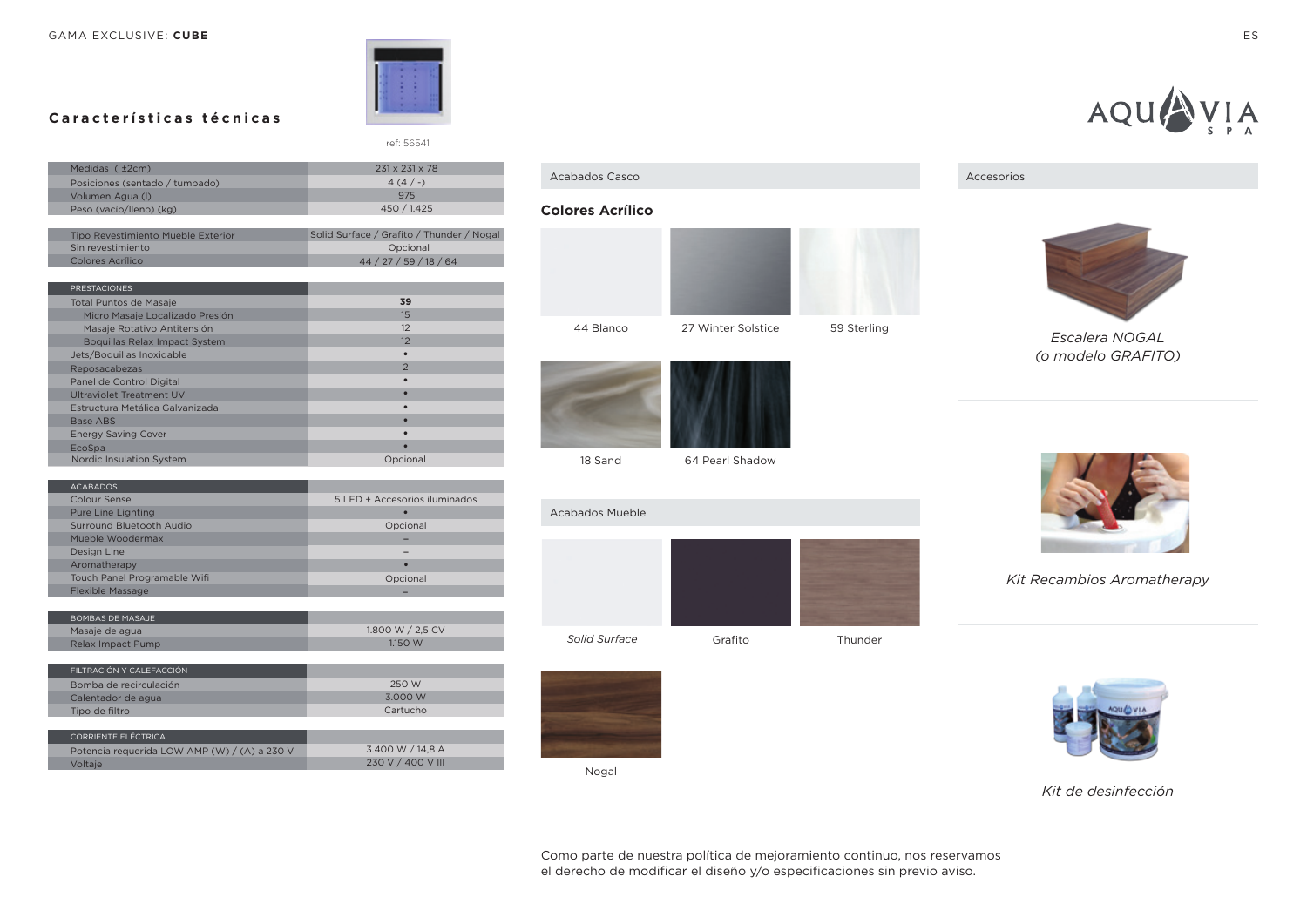**CUBE**





Perfetta per coppie, famiglie oppure riunioni di amici, la spa Cube ha pensato a tutte le necessità per offrire una sessione di spa perfetta.

Include un secchiello portabevande e poggiatesta ad entrambi i lati della spa, per il massimo comfort.

Equipaggiata con 27 jet e 12 iniettori d'aria, effettua un massaggio esclusivo.

Posizioni:  $4 \succeq$ **Misure: 231 x 231 x 78** 





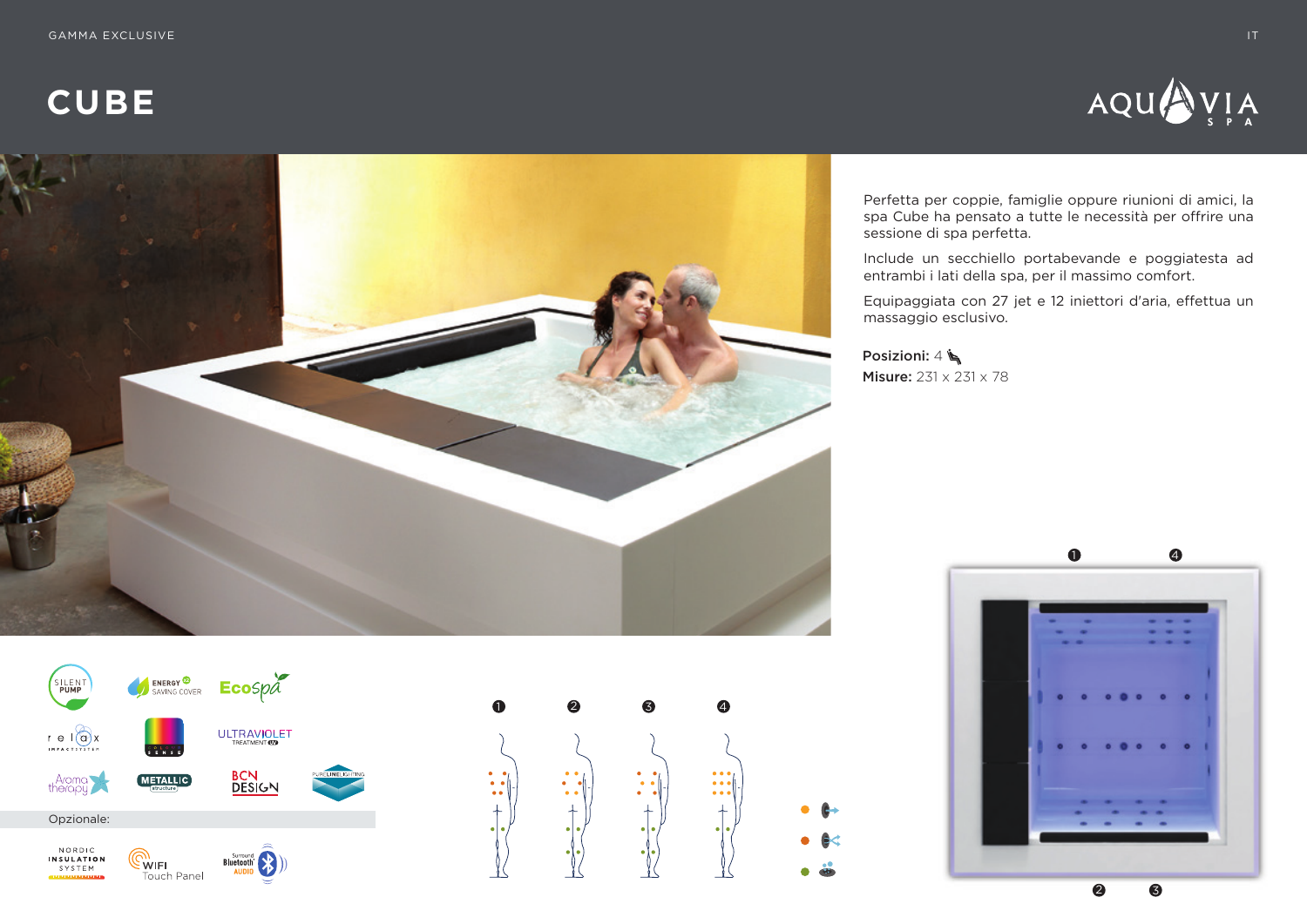GAMMA EXCLUSIVE: CUBE **IT A RELATIVE CUBE IT A RELATIVE CONTRACT OF A RELATIVE CUBE** 



ref: 56541

**Caratteristiche**

| Misure (±2 cm)                          | 231 x 231 x 78                           |
|-----------------------------------------|------------------------------------------|
| Posizioni (seduto / sdraiato)           | $4(4/-)$                                 |
| Volume acqua (I)                        | 975                                      |
| Peso (vuota/piena) (kg)                 | 450 / 1.425                              |
|                                         |                                          |
| Tipo di rivestimento del mobile esterno | Solid Surface / Grafite / Thunder / Noce |
| Senza rivestimento                      | Opzionale                                |
| Colori Acrilico                         | 44 / 27 / 59 / 18 / 64                   |
|                                         |                                          |
| <b>PRESTAZIONI</b>                      |                                          |
| Totale punti di massaggio               | 39                                       |
| Micro massaggio localizzato a pressione | 15                                       |
| Massaggio rotativo antitensione         | 12                                       |
| Bocchette Relax Impact System           | 12                                       |
| Jet/Bocchette Inossidabile              |                                          |
| Poggiatesta                             | $\overline{2}$                           |
| Pannello di controllo digitale          |                                          |
| <b>Ultraviolet Treatment UV</b>         |                                          |
| Struttura metallica galvanizzata        |                                          |
| Base ABS                                |                                          |
| <b>Energy Saving Cover</b>              |                                          |
| EcoSpa                                  |                                          |
| Nordic Insulation System                | Opzionale                                |
|                                         |                                          |
|                                         |                                          |

| <b>FINITURE</b>                 |                              |
|---------------------------------|------------------------------|
| Colour Sense                    | 5 LED + Accessori illuminati |
| Pure Line Lighting              |                              |
| Surround Bluetooth Audio        | Opzionale                    |
| Mobile Woodermax                |                              |
| Design Line                     |                              |
| Aromatherapy                    | $\bullet$                    |
| Touch Panel Programmabile Wi-Fi | Opzionale                    |
| <b>Flexible Massage</b>         |                              |
|                                 |                              |

| POMPE DI MASSAGGIO |                  |
|--------------------|------------------|
| Massaggio ad acqua | 1.800 W / 2.5 CV |
| Relax Impact Pump  | 1.150 W          |

| FII TRAGGIO E RISCAI DAMENTO |           |
|------------------------------|-----------|
| Pompa di ricircolo           | 250 W     |
| Scaldaacqua                  | 3.000 W   |
| Tipo di filtro               | Cartuccia |
|                              |           |
| <b>CORRENTE ELETTRICA</b>    |           |

| Potenza necessaria LOW AMP (W) / (A) a 230 V | 3.400 W / 14.8 A  |
|----------------------------------------------|-------------------|
| Tensione                                     | 230 V / 400 V III |
|                                              |                   |

# Materiale Vasca

### **Colori superficie acrilica**





18 Sand

64 Pearl Shadow





Noce





*Kit ricambi Aromatherapy*



*Kit di disinfezione*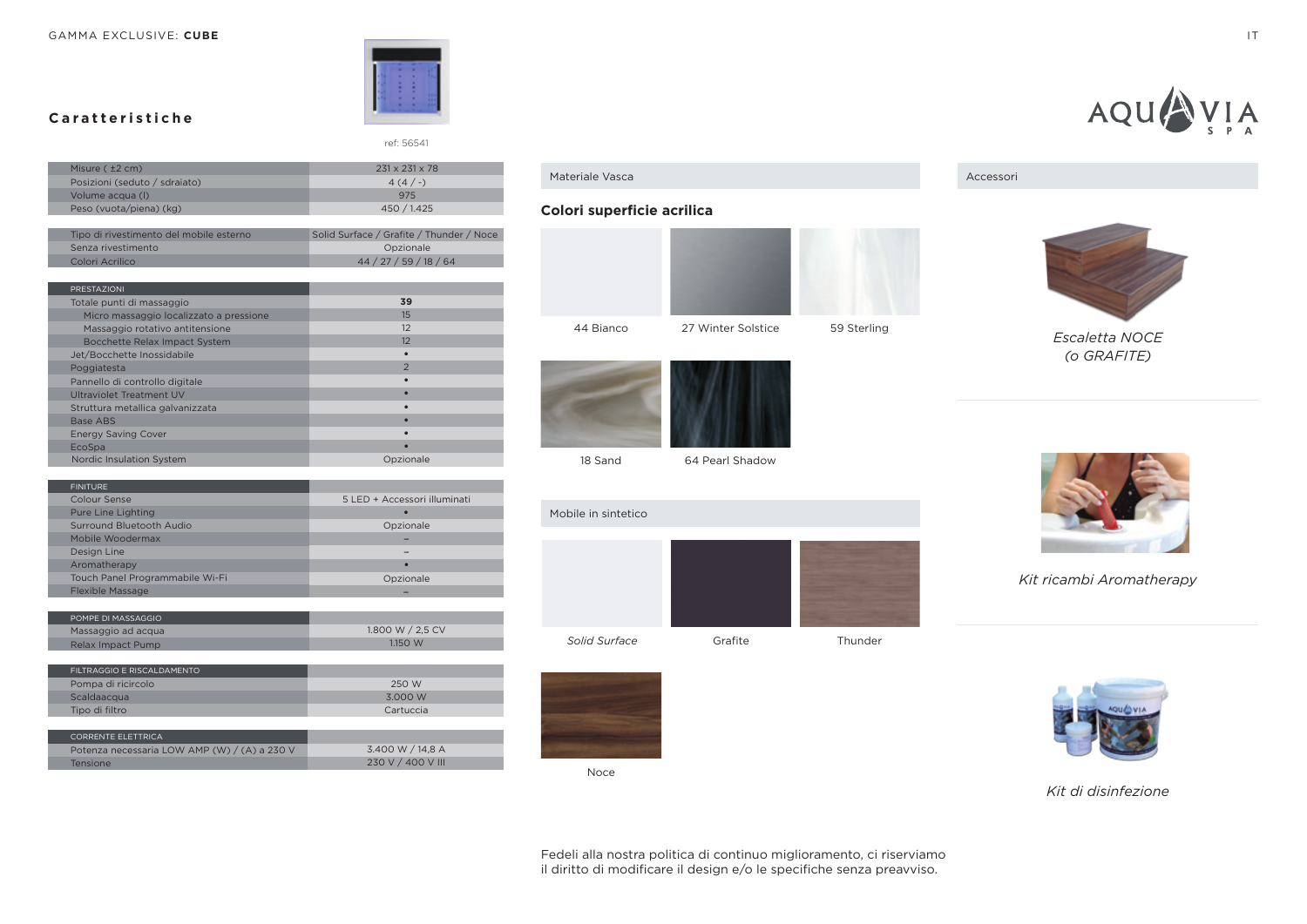**CUBE**





Perfect voor koppels, het hele gezin of zelfs een avondje met vrienden. De Cube-spa heeft alles in huis om iedereen de perfecte spasessie te bieden.

Zo biedt hij een ijsemmer en hoofdsteunen langs twee zijden voor optimaal comfort.

Met zijn 27 jets en 12 luchtinjectoren zorgt hij voor geweldige massages.

Posities: 4 Afmetingen: 231 x 231 x 78





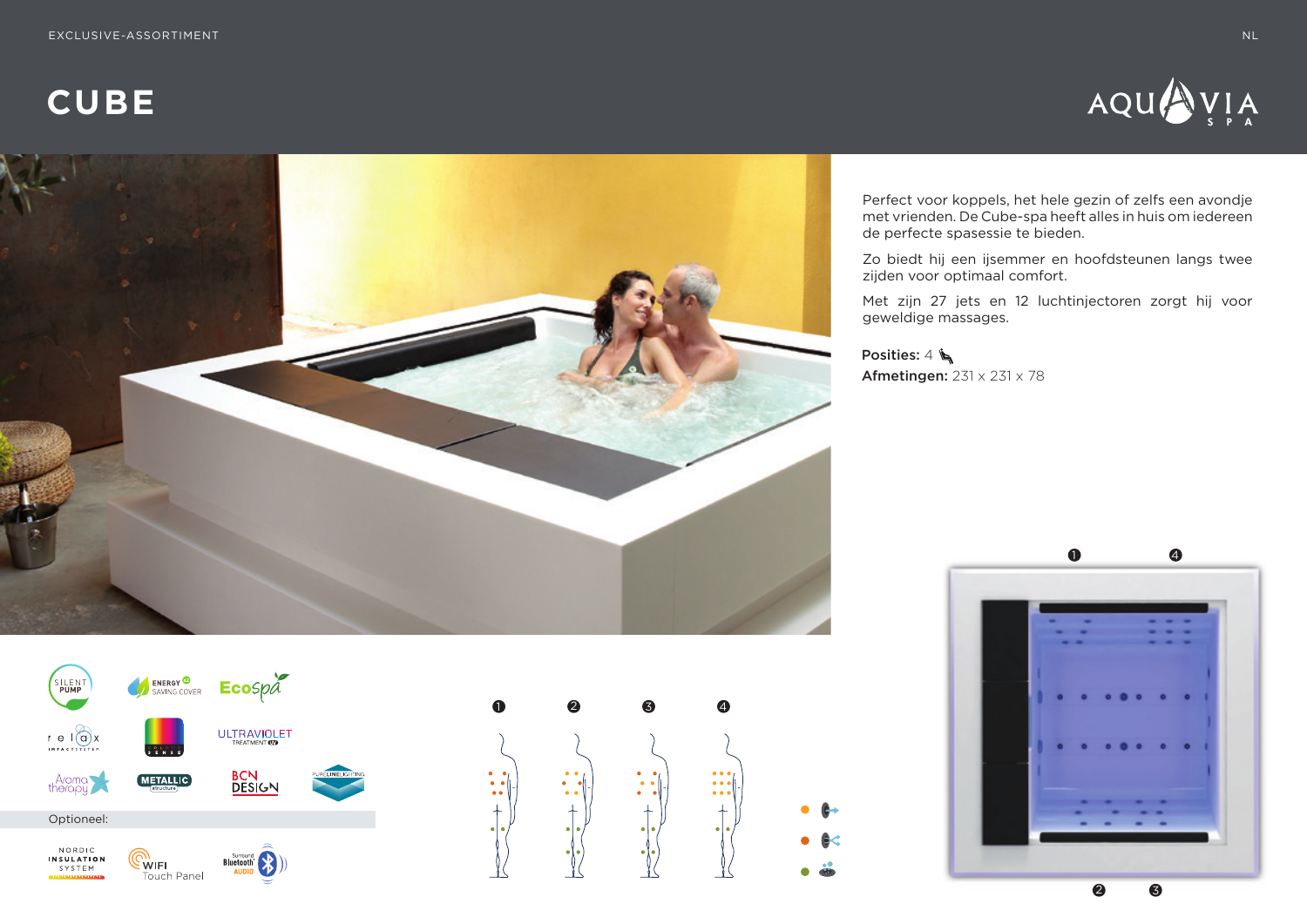ref: 56541

### **Technische eigenschappen**

|                                             | Afwerking                  |
|---------------------------------------------|----------------------------|
|                                             |                            |
| 975                                         |                            |
| 450 / 1.425                                 | <b>Acrylkleure</b>         |
|                                             |                            |
| Solid Surface / Grafiet / Thunder / Walnoot |                            |
| Optioneel                                   |                            |
| 44 / 27 / 59 / 18 / 64                      |                            |
|                                             |                            |
|                                             |                            |
| 39                                          |                            |
| 15                                          |                            |
| 12                                          | 44 White                   |
| 12                                          |                            |
|                                             |                            |
| $\overline{2}$                              |                            |
|                                             |                            |
|                                             |                            |
|                                             |                            |
|                                             |                            |
|                                             |                            |
|                                             |                            |
| Optioneel                                   | 18 Sand                    |
|                                             | 231 x 231 x 78<br>$4(4/-)$ |

| <b>AFWFRKINGFN</b>                 |                               |
|------------------------------------|-------------------------------|
| Colour Sense                       | 5 LED + Verlichte accessoires |
| Pure Line Lighting                 |                               |
| Surround Bluetooth Audio           | Optioneel                     |
| Woodermax-raamwerk                 |                               |
| Design Line                        |                               |
| Aromatherapie                      |                               |
| Programmeerbaar wifi-aanraakscherm | Optioneel                     |
| <b>Flexible Massage</b>            |                               |
|                                    |                               |

| <b>MASSAGFPOMPFN</b> |                  |
|----------------------|------------------|
| Watermassage         | 1.800 W / 2.5 PK |
| Relax Impact-pomp    | 1150 W           |

| FILTRATIE EN VERWARMING                    |                   |
|--------------------------------------------|-------------------|
| Hercirculatiepomp                          | 250 W             |
| Waterboiler                                | 3.000 W           |
| Filtertype                                 | Patroon           |
|                                            |                   |
| <b>INSTALL ATIF</b>                        |                   |
| Vereist vermogen LOW AMP (W)/(A) aan 230 V | 3.400 W / 14,8 A  |
| Spanning                                   | 230 V / 400 V III |



#### **Acrylkleuren**





64 Pearl Shadow





۰

Walnut





Accessoires

# *WALNOOT / GRAPHITE Spatrapje*



*Aromatherapie-navullingen*



*Ideale kit voor het reinigen van uw spawater*

Overeenkomstig ons beleid van voortdurende ontwikkeling behouden wij ons het recht voor om de specificaties geheel of gedeeltelijk te wijzigen zonder voorafgaande kennisgeving.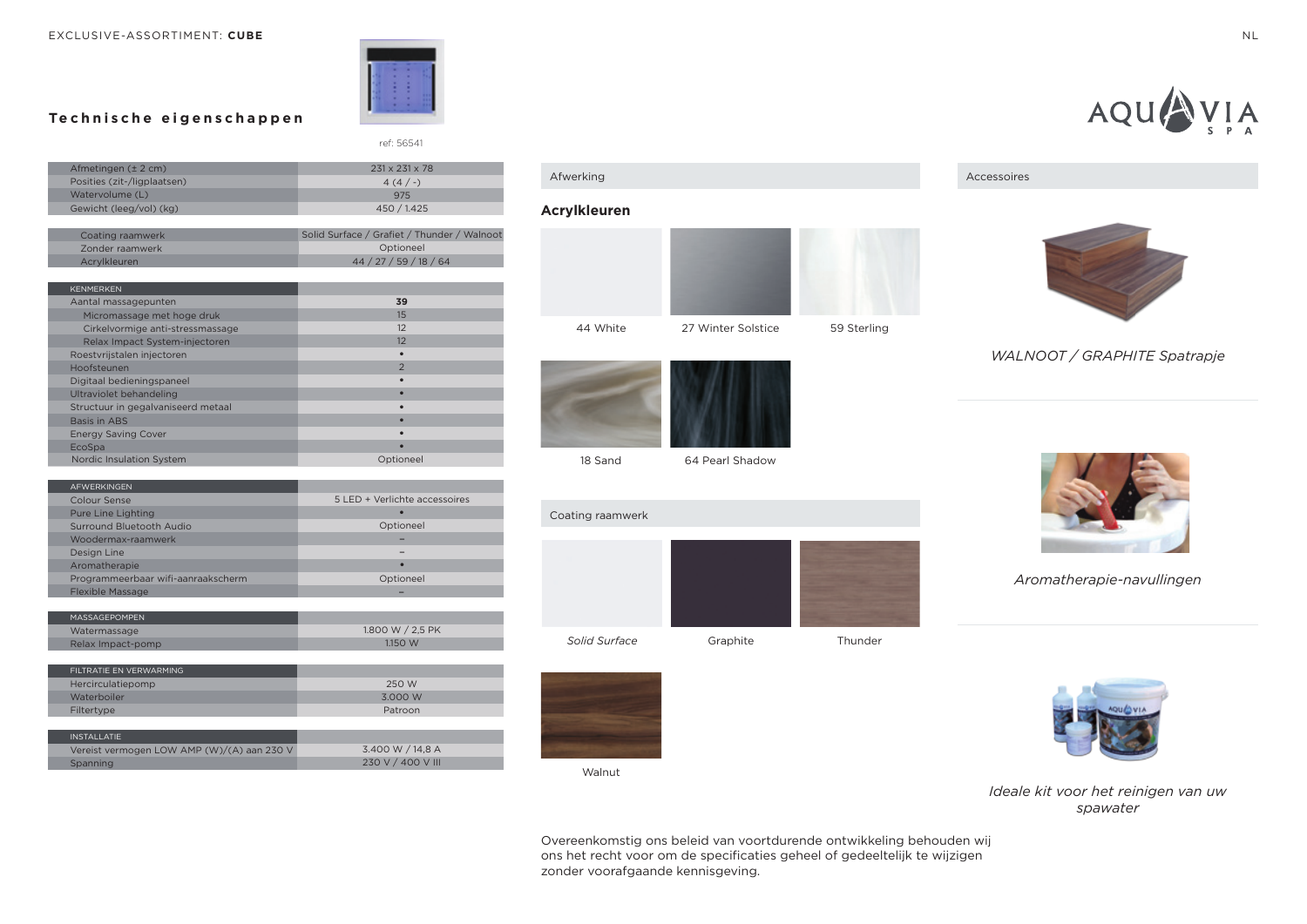**CUBE**







Je dodáván s kbelíkem na led a opěrkami hlavy kolem dvou hran pro maximální pohodlí.

Vybaven 27 hydromasážními tryskami a 12 vzduchovými pro prvotřídní zážitek.

Pozice: 4 Rozměry: 231 x 231 x 78